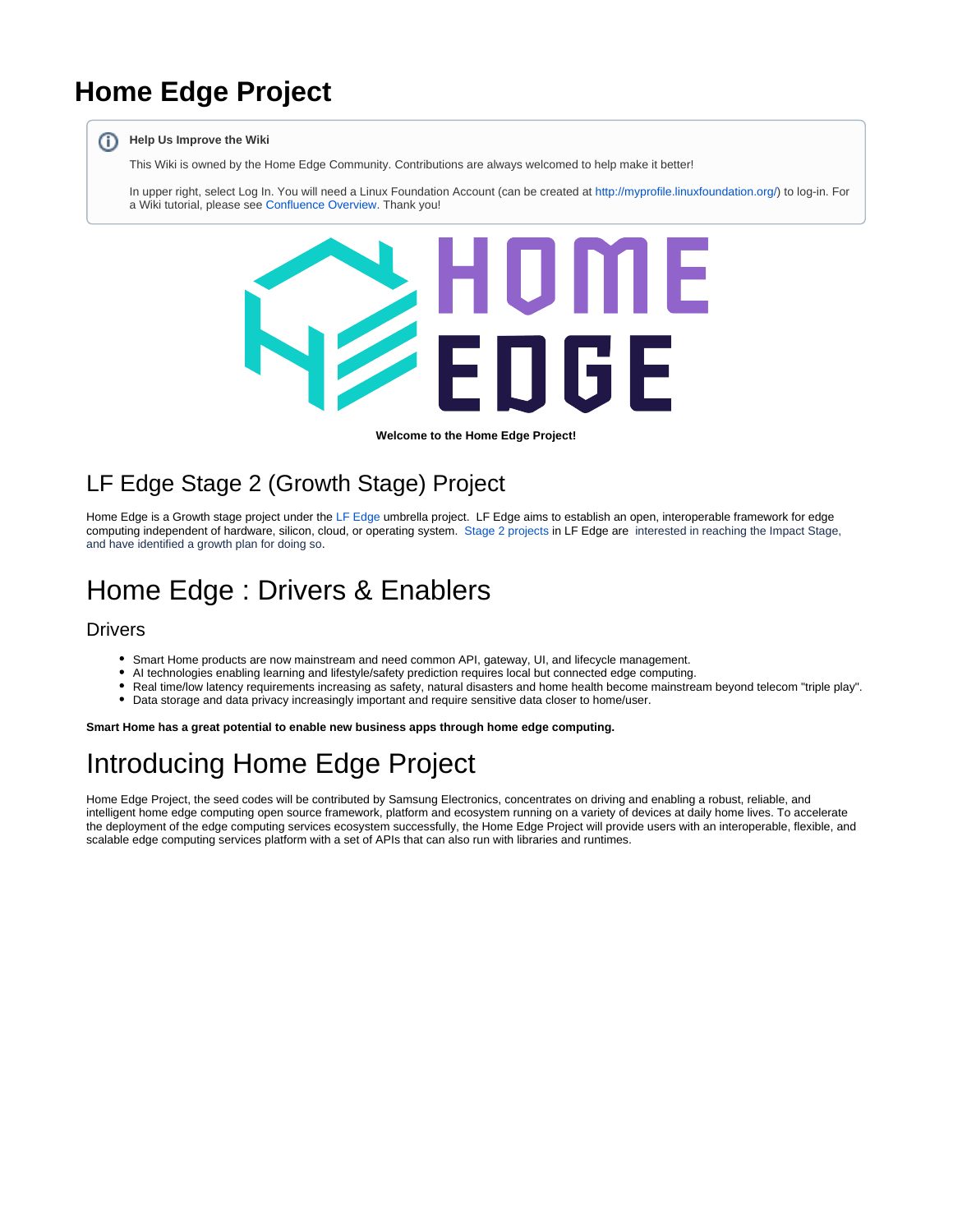

[1] Home Edge Service : All the devices (TVs, fridges, washing machines, etc.) connected into Home Edge Network are considered as Home Edge Devices. All the nodes which need to be part of home edge computing cluster need to run the home edge demon in the background. This demon helps to discover devices and their supporting services in the home network.

[2] Device Management : Device which acts as gateway can sync data with cloud interface.

[3] Service Deployment : Application Service like AI Service or Rendering service, which are registered with Docker registry can be deployed in the one or more device in the edge computing cluster.

[4] Service Request : Low end devices request high end devices to perform computing on behalf of them using the scoring manager.

[5] Scoring Manager : Helps to pick a right device to perform service computation using a scoring function(CPU, Memory & Network Bandwidth). If any appropriate device is not found, the service is run locally on the same device.

[6] Service offload : Low end can delegate the computation the selected node in home environment.

As an example, on a fig. 1 Home Edge Service runs on the various connected home devices. Camera is one such device, which streams the images to other device like TV/Mobile in the Home Edge Network. This is request to offload image recognition service. The appropriate device to offload is based on the scoring value calculated for the various devices based on processor, memory and bandwidth. The image recognition service is always maintained to the latest version with adjusted weights through the cloud sync service. The service deployment as docker container helps to deploy the latest service when required. After applications finish running, Home Edge Service collects the results and presents them as needed to appropriate device.

## [Home Edge Platform Architecture](https://wiki.lfedge.org/display/HOME/Home+Edge+Platform+Architecture?src=contextnavpagetreemode)